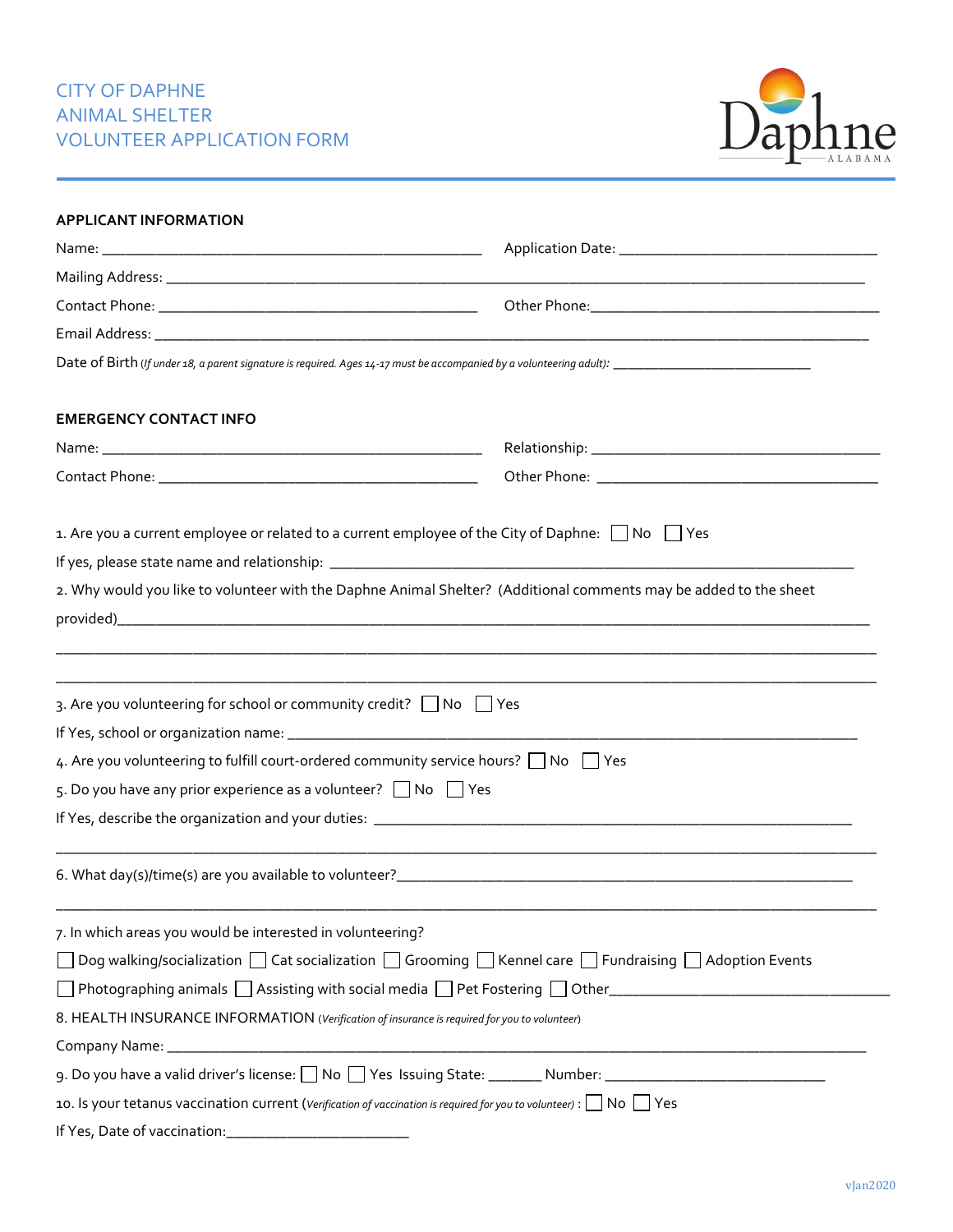| 11. Have you ever been convicted of a criminal offense, felony or serious misdemeanor? No Yes If yes, please state the                                                           |
|----------------------------------------------------------------------------------------------------------------------------------------------------------------------------------|
| nature of the crime(s), date and location of conviction and disposition of the case (Note: no applicant will be denied the opportunity to volunteer solely                       |
| on the grounds of a conviction of a criminal offense. The nature of the offense, the surrounding circumstances and the relevance of the offense to the position applied for may, |
| however, be considered) :                                                                                                                                                        |

|  |  |  | 12. Are you a pet owner: □ No □ Yes If yes, how many pets to do you own & what |  |
|--|--|--|--------------------------------------------------------------------------------|--|
|--|--|--|--------------------------------------------------------------------------------|--|

type?\_\_\_\_\_\_\_\_\_\_\_\_\_\_\_\_\_\_\_\_\_\_\_\_\_\_\_\_\_\_\_\_\_\_\_\_\_\_\_\_\_\_\_\_\_\_\_\_\_\_\_\_\_\_\_\_\_\_\_\_\_\_\_\_\_\_\_\_\_\_\_\_\_\_\_\_\_\_\_\_\_\_\_\_\_\_\_\_\_\_\_\_\_\_\_\_\_\_\_\_\_\_

13. Aside from loving animals, why are you interested in becoming a volunteer at the Daphne Animal Shelter? Please share your experience handling or caring for animals, including age, temperament or behavioral challenges you have encountered:

\_\_\_\_\_\_\_\_\_\_\_\_\_\_\_\_\_\_\_\_\_\_\_\_\_\_\_\_\_\_\_\_\_\_\_\_\_\_\_\_\_\_\_\_\_\_\_\_\_\_\_\_\_\_\_\_\_\_\_\_\_\_\_\_\_\_\_\_\_\_\_\_\_\_\_\_\_\_\_\_\_\_\_\_\_\_\_\_\_\_\_\_\_\_\_\_\_\_\_\_\_\_\_\_\_\_\_\_ \_\_\_\_\_\_\_\_\_\_\_\_\_\_\_\_\_\_\_\_\_\_\_\_\_\_\_\_\_\_\_\_\_\_\_\_\_\_\_\_\_\_\_\_\_\_\_\_\_\_\_\_\_\_\_\_\_\_\_\_\_\_\_\_\_\_\_\_\_\_\_\_\_\_\_\_\_\_\_\_\_\_\_\_\_\_\_\_\_\_\_\_\_\_\_\_\_\_\_\_\_\_\_\_\_\_\_\_

\_\_\_\_\_\_\_\_\_\_\_\_\_\_\_\_\_\_\_\_\_\_\_\_\_\_\_\_\_\_\_\_\_\_\_\_\_\_\_\_\_\_\_\_\_\_\_\_\_\_\_\_\_\_\_\_\_\_\_\_\_\_\_\_\_\_\_\_\_\_\_\_\_\_\_\_\_\_\_\_\_\_\_\_\_\_\_\_\_\_\_\_\_\_\_

\_\_\_\_\_\_\_\_\_\_\_\_\_\_\_\_\_\_\_\_\_\_\_\_\_\_\_\_\_\_\_\_\_\_\_\_\_\_\_\_\_\_\_\_\_\_\_\_\_\_\_\_\_\_\_\_\_\_\_\_\_\_\_\_\_\_\_\_\_\_\_\_\_\_\_\_\_\_\_\_\_\_\_\_\_\_\_\_\_\_\_\_\_\_\_\_\_\_\_\_\_\_\_\_\_\_\_

| <b>REFERENCES:</b> |  |
|--------------------|--|
|                    |  |
|                    |  |
|                    |  |
|                    |  |
|                    |  |
|                    |  |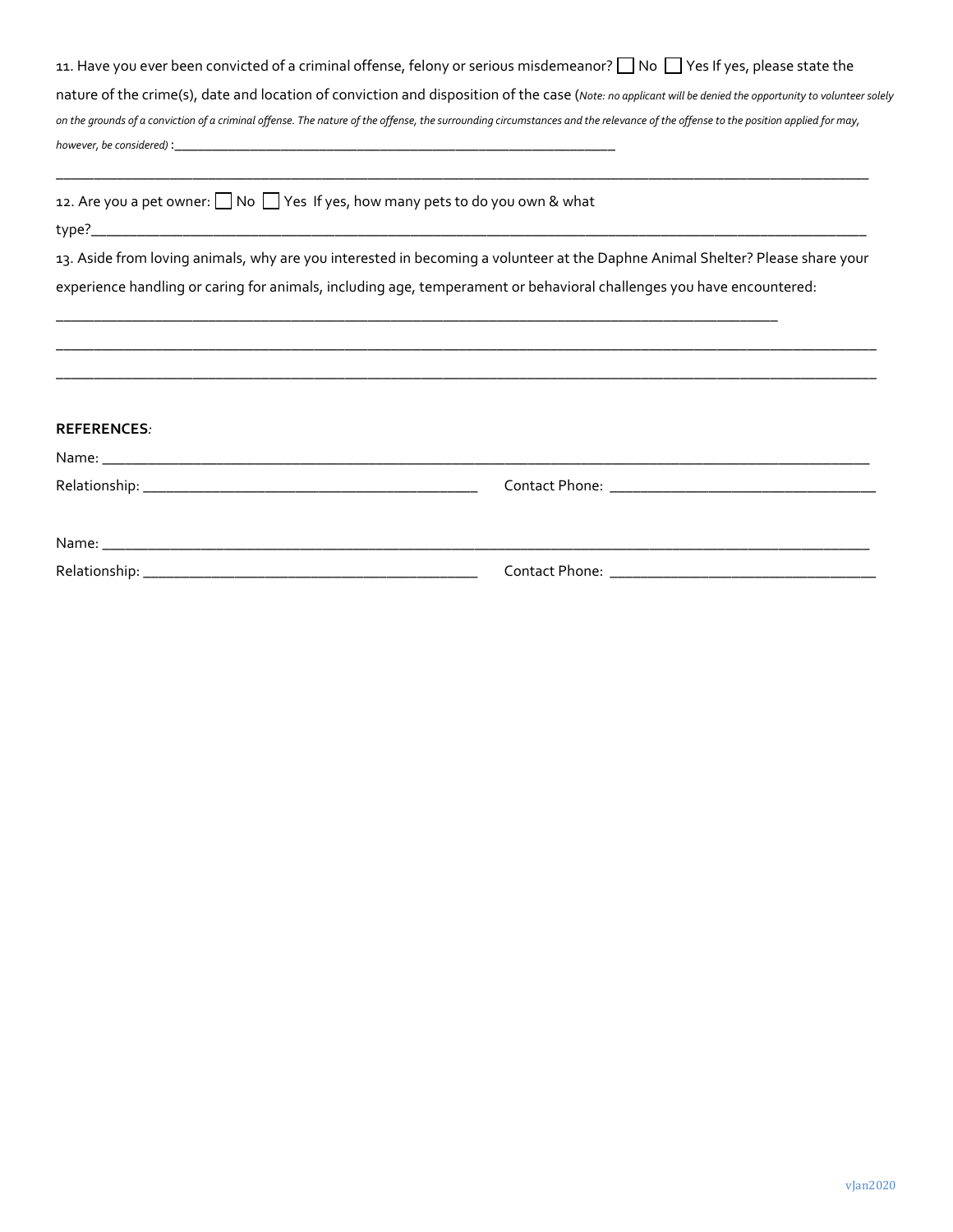## **DAPHNE ANIMAL SHELTER VOLUNTEER PROGRAM RULES AND CONDITIONS**

1. Services are provided strictly in a voluntary capacity, and without any express or implied promise of salary, compensation or any other payment of any kind whatsoever;

2. Volunteer services do not include any employment-type benefits, including employment insurance programs, worker's compensation accrual in any form, vacations or sick time. Animal shelter volunteers may not represent themselves at any time as a City employee;

3. Animal Shelter volunteers may not handle or transport any Animal Shelter funds from adopters, donors or any other source;

4. Volunteers are not allowed to answer facility phones, use City computers, or drive City vehicles;

5. All Volunteers must comply with the Animal Shelter policies and procedures applicable to Volunteers. t is important to listen carefully and follow the directions given by the Animal Shelter staff. Failure to do so could result in injury or termination of services as a Volunteer The Daphne Animal Shelter expects high standards of moral and ethical treatment of the animals under it's care. Volunteers must adhere strictly to these standards;

6. Volunteers are expected to arrive on time and be prepared to perform their roles and complete their entire shifts.

7. Volunteers should refrain from using cell phones or other electronic devices during scheduled shifts for personal business. If there is a need to attend to a personal matter, please complete whatever task you are currently working on, inform a staff member that you need to attend to something else and then leave the work area;

8. Volunteers may not handle or interact at any time, or for any reason, with animals designated as aggressive or diseased or any non-domestic animals;

9. Property damage, personal injury or illness will be reported to the staff immediately;

10. Volunteers shall refrain from discussing internal shelter business or making negative comments about the shelter, staff or other volunteers on social media or in the community at large. Problems or concerns should be brought to the attention of Daphne Animal Shelter staff;

11. Volunteers must wear appropriate attire including closed toe shoes and no dangling jewelry. Please understand that clothing and shoes may become damaged/dirty while volunteering;

12. The City of Daphne strives to save every animal that comes into the shelter. The Animal Shelter accepts all animals, regardless of their health, age, breed or temperament. Sadly, it is not always possible to re-home all animals. In some cases, euthanasia may be the most humane option for the animal. The Daphne animal Shelter considers euthanasia to be a last resort and our staff find it distressing, difficult and painful when no other alternative exists. Volunteers shall be respectful and refrain from confronting animal care staff regarding a decision to euthanize an animal.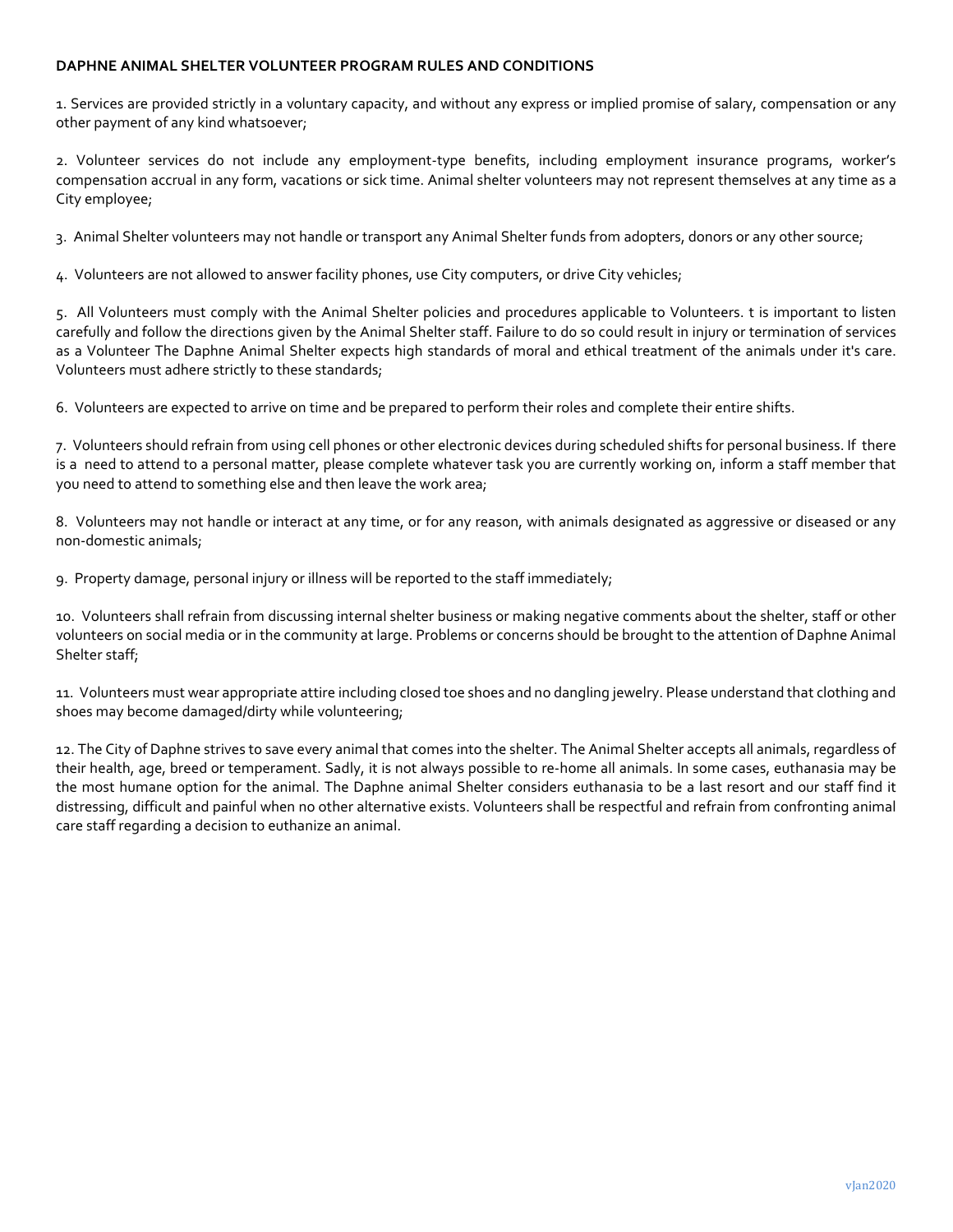### **VOLUNTEER RELEASE & WAIVER OF LIABILITY**

For and in consideration of my participation in the Daphne Animal Shelter Volunteer Program, I agree as follows:

- 1. Waiver and Release:I, the Volunteer, release and forever discharge and hold harmless the City and each of its officials, directors, employees, and agents from any and all liability, claims, and demands of any kind, either in law or equity, which arise or may hereafter arise from the volunteer services I provide to the City. I understand and acknowledge that this Release discharges the City from any liability or claim that I may have against the City with respect to bodily injury, personal injury, illness, death, or property damages that may result from the volunteer services I provide to the City or occurring while I am providing volunteer services.
- 2. No Compensation: I understand that the scope of my relationship with the City is limited to a volunteer position and that no compensation is expected in return for services provided by me; and that I am responsible for my own insurance coverage in the event of personal injury or illness as a result of my services to the City.
- 3. No Insurance: I further understand that the City does not assume any responsibility for or obligation to provide me with financial or other assistance, including but not limited to medical, health, or disability benefits or insurance. I expressly waive any such claim for compensation or liability on the part of the City beyond what may be offered freely by the City in the event of injury or medical expenses incurred by me.
- 4. Medical Treatment: I hereby release and forever discharge the City from any claim whatsoever which arises or may hereafter arise on account of any first-aid treatment or other medical services rendered in connection with an emergency during my tenure as a volunteer with the City.
- 5. Supervision: I understand and agree that the City may suggest or supervise actions to be taken by me that will benefit the City; however, the City is not an insurer of my health or welfare. While I am providing volunteer services for the City, I will at all times be solely responsible for my behavior and safety.
- 6. Use of Equipment and Facilities: I agree that at all times I use City equipment or facilities I will take reasonable care to properly and safely utilize said equipment and/or facilities and that I assume any risk of injury or harm from such use.
- 7. Relationship: I understand and agree that I am not an employee or agent of the City and that I have no authority to bind the City to any duty or obligation.
- 8. Other: As a volunteer, I expressly agree that this Release is intended to be as broad and inclusive as permitted by the laws of the State of Alabama, and that this Release shall be governed by and interpreted in accordance with the laws of the State of Alabama. I agree that in the event that any clause or provision of this Release is deemed invalid, the enforceability of the remaining provisions of this Release shall not be affected.
- 9. Additional Rules, Policies and Procedures: I understand and agree to follow any additional rules, policies and procedures that may be adopted and updated as required for Daphne Animal Shelter volunteers by the City of Daphne.
- 10. Effective Date and Term: I understand and agree that this Release shall be effective immediately upon my execution and shall remain in effect at any time hereafter during which I am engaged in the provision of volunteer services to the City.